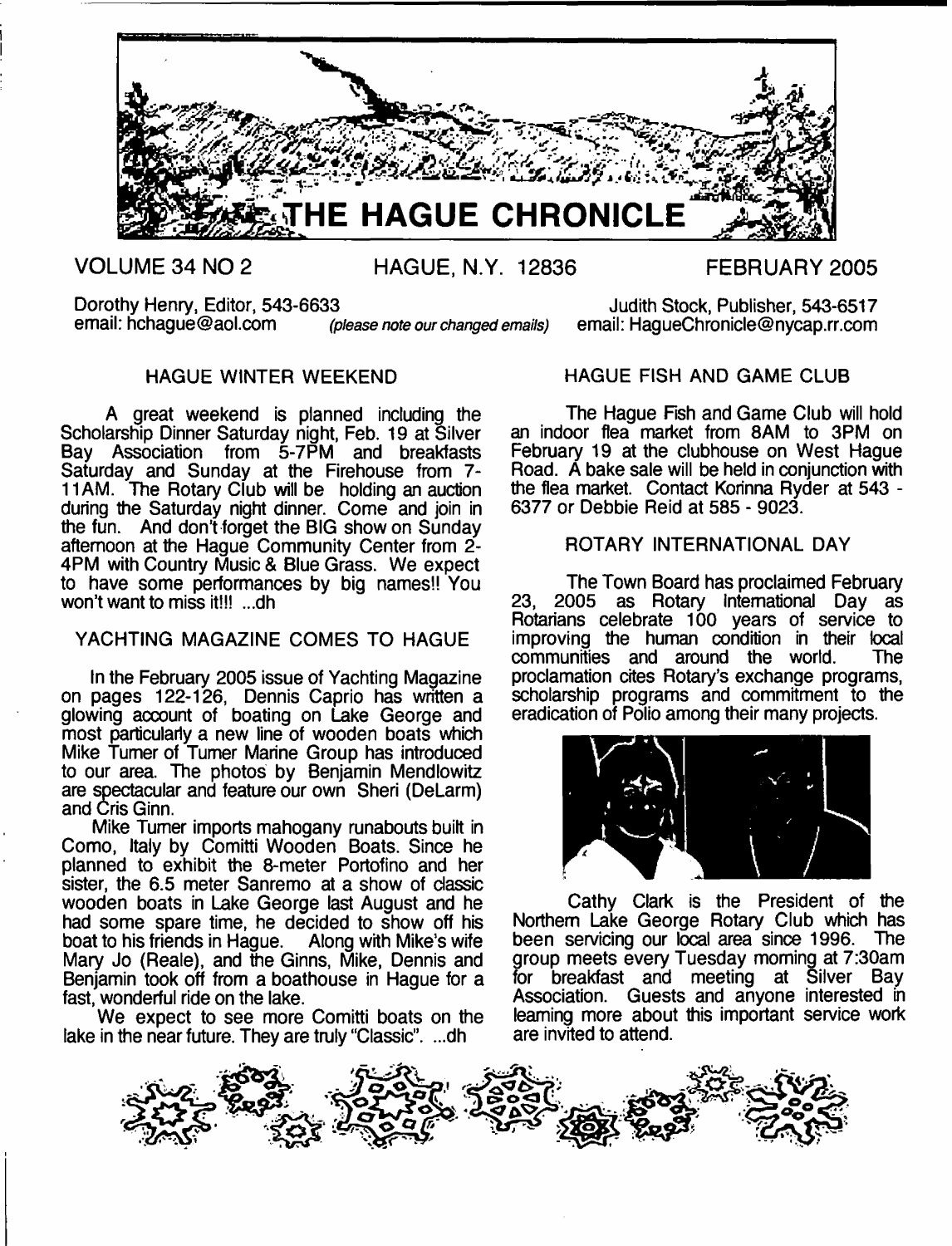#### SENIOR NEWS by Madeline Pelkey, President Hague Senior Citizens Club

Despite January's frigid temperatures, our first meeting of the new year was graced with sunshine plus the welcome addition of another new member and a program well worth coming out for. Our guest speaker was Keith Kelly from The Council For Prevention who spoke to us about the effects of medications - their interactions with each other and with alcohol. His presentation was not only informative, but his delivery was interlaced with clever bits of humor. The Seniors enjoyed Keith's wit and thanked him for his helpful tips.

February's meeting will be the favorite<br>Covered Dish Luncheon" held at the Dish Luncheon" Community Center on Tuesday the 22nd at noon. Attendees bring a dish to share (hot/cold casserole, salad, etc) and the Club will provide dessert & beverage. Anyone 50+, if you are planning to check out our meetings, this is a good one to start with. The Seniors know how to put on a spread. It is a real treat! Bring a dish and join the fun.

Our March meeting will be a free event<br>to all residents of Haque. The quest open to all residents of Haque. speaker will be Beth Bidwell, Executive Director of the Wildlife Institute of Eastern NY. Her "Birds of Prey" program will include live bird<br>presentations and provide information on and provide Adirondack raptors such as the barred owl, falcon and turkey vulture. The meeting will be held at the Community Center at 1:30PM on Tuesday, March 22nd. Do plan to come. Refreshments will be served.

#### MEMORIAL DAY PLANNING

The Seniors remind everyone that it is just 3 months to the Memorial Day Parade which will<br>be held on Saturday, May 28th. Mark your be held on Saturday, May 28th. calendars now and start planning your entry. Prizes will be awarded!

#### LGPC MEETS

The Lake George Park Commission will conduct a regular monthly meeting which will include the Commission's Project Review Committee meeting on Tuesday, February 22nd, 2005 at 10:00 a.m. at the Fort William Henry Conference Center, Lake George, NY. The Law Enforcement Committee will meet prior to it at 9:00 a.m. The LGPC notes that meetings will be cancelled due to weather if the Lake George Central School District is closed or delayed more than one hour.

Church Women United (CWU) is having "Let Our Light Shine" as this year's World Day of Prayer theme which encourages women and men to respond to Jesus' challenge in the Sermon on the Mount. Reverend Prudy Bertolino, Pastor of the United Methodist Church, will be the guest speaker.

St. Mary's Church, at 12 Father's Joques Place, Ticonderoga, NY, will host this event on Friday, March 4, 2005 at 10:15 A.M. Prior to a worship service and Rev. Prudy's message at 10:45 will be a brief business meeting.

Invite your friends, families and communities of faith to join the women of Poland in prayer and<br>song and to support women's ecumenical and to support women's ecumenical ministries toward peace and justice. World Day of Prayer is celebrated around the world so that at every hour of the entire day, prayer is being said.

Founded in 1941, Church Women United (CWU) is an ecumenical movement reaching 25 million Protestant, Roman Catholic, Orthodox, Baptist, and other Christian Women. CWU is a recognized United Nations NGO.

An offering to support the ongoing work of CWU in our state and community is taken. Bring items for the Safe House and your least coin offering. For further information phone Nan at 585- 4004 or Helenmarie at 499-1238.

## HANGING FLOWER BASKETS

Diane Farinick and Carol Pittman, members of the Hague Enhancement Committee, are planning for the hanging baskets to be hung on Rt. 9N and Rt. 8 this spring. If you have donated a basket in the past and would like to continue to do so, please<br>send your \$25 check, payable to The payable Enhancement Committee, Community Center, Hague, NY 12836. Please include your name as welll as the name(s) of person(s) you wish to honor.

New requests will be taken on a first-come firstserved basis, as the hanging poles become available - after we hear from previous donors. Brass markers are included in the \$25 donation.

#### CONTINUED TOWN BEAUTIFICATION

At the last meeting of the Hague Enhancement Committee a sculptor from Bolton Landing presented ideas for a sculpture to be placed at the bridge in the center of Hague. The committee has discussed such a plan for the last few years but is now waiting to get ideas from Hague residents as to what they would like to do to enhance the area.

Your ideas and comments will be valuable to the committee which is open to any and all suggestions.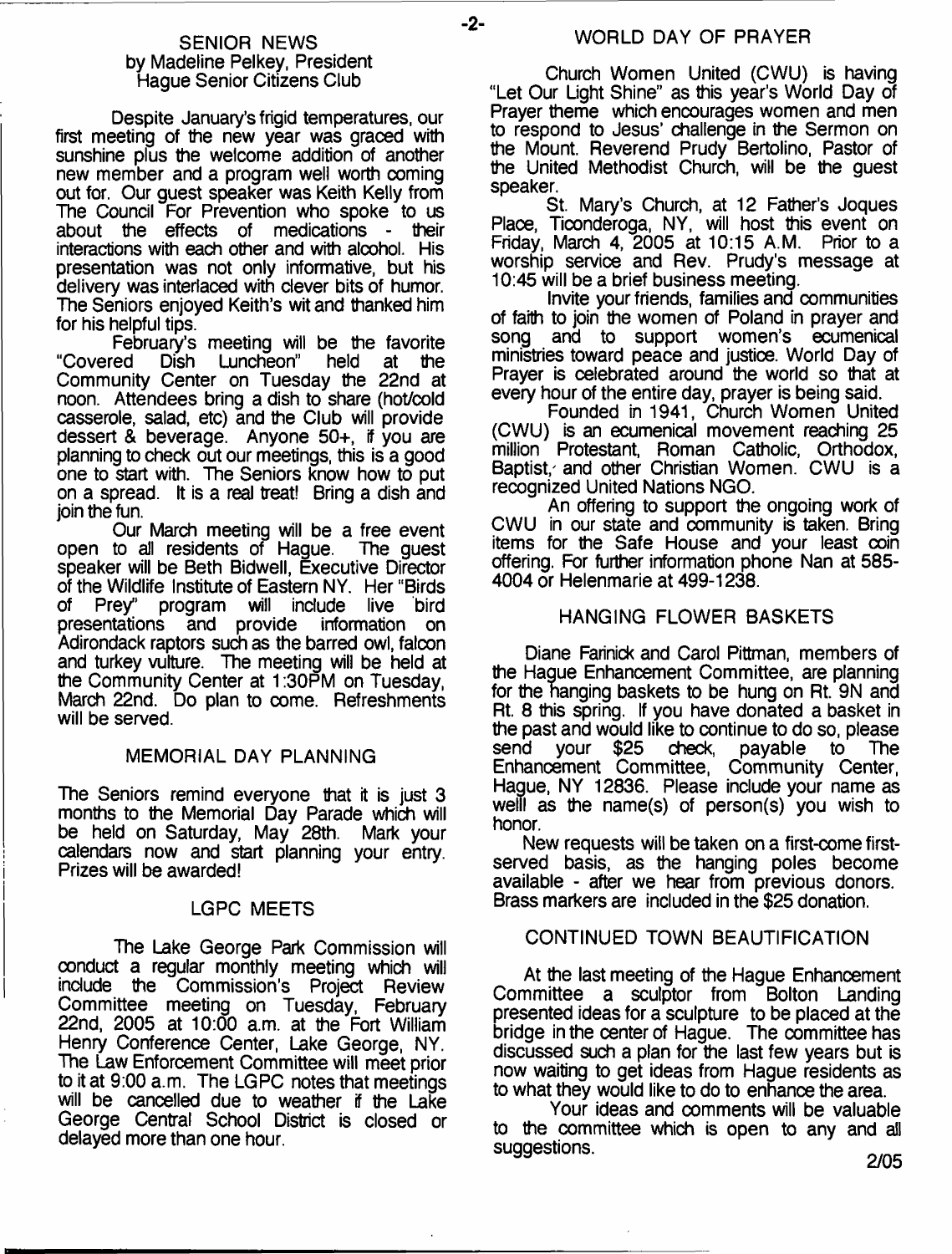Anyone interested in joining our Fire Department/Ambulance Squad, please contact the firehouse at 543-6059 and leave a message, or oontact one of our members. We are planning to post an EMT class. Anyone interested please contact the firehouse or Renee Swinton at 543-8035.

During the month of January there were 3 fire calls for 45 1/2 man hours and 12 ambulance calls for 91 1/2 man hours.

The following officers of the HVFD were recently<br>elected: President. Ray Mury: Vice President. John elected: President, Ray Mury; Vice President, John<br>Barber; Treasurer, Lu Megow: Secretary, Joanne Treasurer, Lu Megow; Secretary, Joanne Trudeau; Fire Chief, Chris Swinton; Assistant Chief, Paul Belden; Captain, Brad Zeyak; Lieutenant, Dave Hoffay; Foreman, Ernie Trudeau; Hague Property Man, Jason Laundree; Hague Asst. Property Man, Bill Wells; Silver Bay Property Man, Jim Young; Silver Bay Asst. Property Man, John Brown; Ambulance Captain, Lu Megow; Ambulance Co-Captain, Gerry Boyd; Custodian - 2 spots , Dave Snow & Bill Wells; Food Chairman, Renee Swinton, Asst. Food Chairman, Katy Wells, Board of Directors to 12-31-05, Dave Hoffay; to 12-31-07, Ray Mury; to 12-31-07, Katy Wells; to 12-31-07, Charlie Antonetti.

Don't forget the Firemen's breakfasts on Sat. and Sun., Feb. 19 and 20 from 7AM - 11AM at the Fire House. Proceeds benefit the Mary C. Beste Scholarship Fund.

Tip for the month: PLEASE use good judgment when going out on the ice. Be extremely careful!

## HAGUE CHRONICLE BOARD MEETS

The annual meeting of *The Hague Chronicle* volunteer Board of Directors took place on January 25, 2005 at the Haque Community Center. accepted with regret the resignation of Mary Jo Keeler who moved from Hague. They then elected Nancy Trombley to the Board and approved the following<br>officers: Judy Stock, Publisher: Dottie Henry, Editor: Judy Stock, Publisher; Dottie Henry, Editor; George lanson, Treasurer; Nancy Trombley, Secretary; Chris lanson, Assistant Treasurer and John Barber, Assistant Secretary. In addition, Michele Gautreau and Ethel Andrus were reelected to the Board.

Treasurer George lanson reported 2004 income of \$11,978.56, expenses of \$11,390.13 and a closing balance of \$8,729.42 . The suggested annual donation will remain at \$12.

Publisher Judy Stock reported that the current mailing list totals 728 of which 228 are mailed locally. Many comments were received from readers with appreciation for keeping them informed.

*The Hague Chronicle* is using new email addresses which are listed on the masthead. news items, send to the Editor at **[hchague@aol.com](mailto:hchague@aol.com).**

For any questions about contributions, mailing or general comments, send to the Publisher at **[HagueChronicle@nycap.rr.com](mailto:HagueChronicle@nycap.rr.com).**

# WEATHER REPORT

 $-3-$ 

It was October and the Indians on a remote reservation asked their new Chief whether the coming winter was going to be cold or mild. Since he was a Chief in a modern society, he had never been taught the old secrets. When he looked at the sky he oouldn't tell what the winter was going to be like. Nevertheless, to be on me safe side, he told his tribe that the winter was indeed going to be cold and that the members of the village should collect firewood to be prepared.

But being a practical leader, after several days he got an idea. He went to the phone booth, called the National Weather Service and asked. "Is the Weather Service and asked, coming winter going to be cold?"

"It looks like this winter is going to be quite cold," the meteorologist at the weather service responded.

So the Chief went back to his people and told them to collect even more firewood in order to be prepared. Still feeling a little uneasy, a week later he called the National Weather Service again. "Does it still look like it is going to be a cold winter?"

"Yes," the man at National Weather Service again replied, "it's going to be a very cold winter.<sup>"</sup>

The Chief again went back to his people and ordered them to collect every scrap of firewood they could find. Two weeks later the Chief called the National Weather Service vet again. "Are you Weather Service yet again. absolutely sure that the winter is going to be very cold?"

"Absolutely," the man replied, "it's looking more and more like it is going to be one of the coldest winters ever."

"How can you be so sure?" the

Chief asked.<br>The weatherman replied, "Easy...the Indians are collecting firewood like crazy."

. ..sent via email from former Hague native Bill Fitzgerald, San Diego.

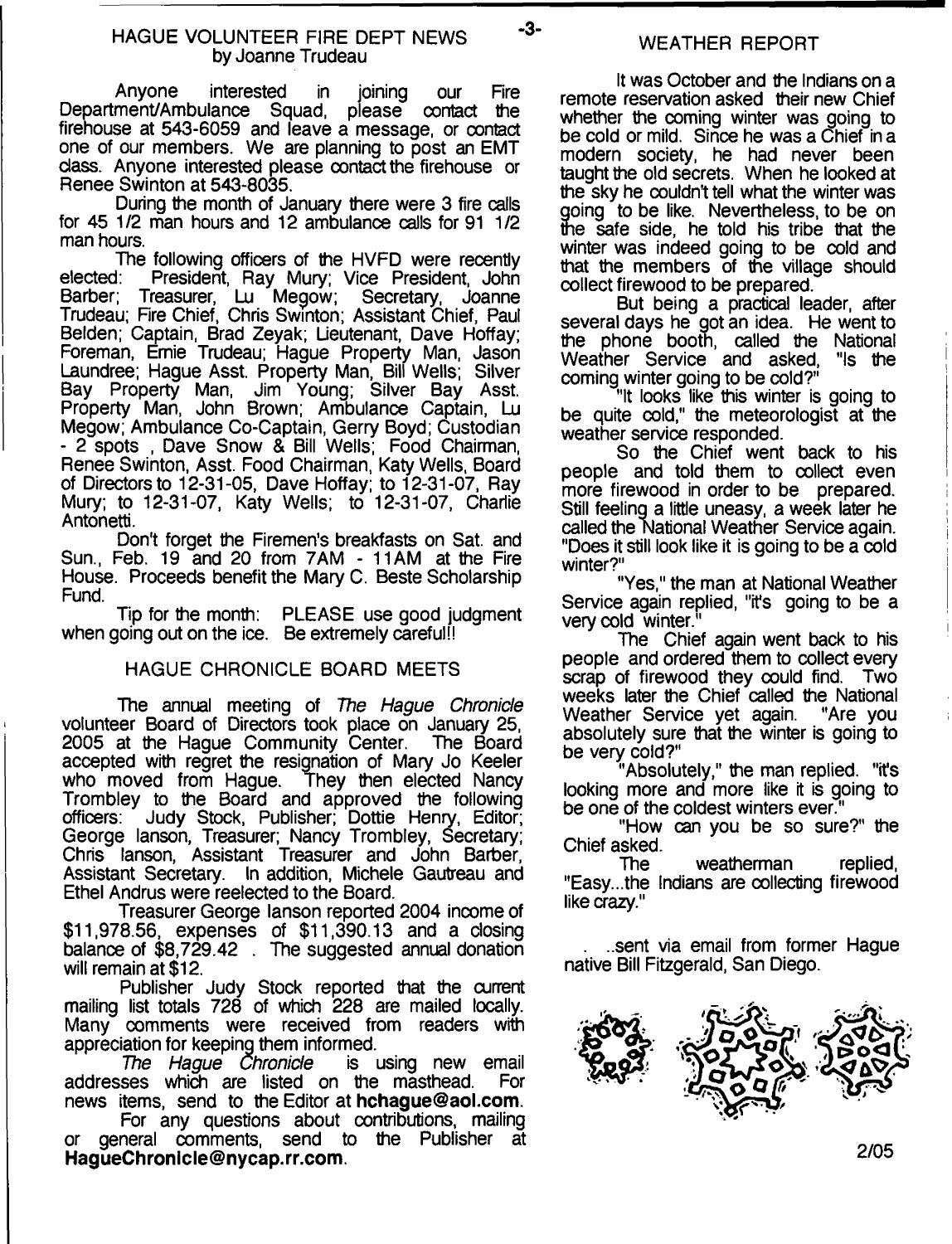ZEO Graham Bailey gave his monthly report at the February Town Board meeting. He noted that during January, 3 applications were received for land use development, 1 for site plan review, 2 for subdivisions and 1 for wastewater.

In ongoing issues, the ZEO reported that he is waiting for a variance application for the Haque Firehouse from John Barber. A settlement on the Reingold's property is expected soon as they sent a proposed agreement which was reviewed by the Town Attorney and returned to the Reingolds for signature with minor modifications. Letters have been sent to individuals under the "junk law" indicating that property must be cleaned up by April 1 to avoid appearance notices.

Mr. Bailey will be out of the office from mid-February to mid-March. If any zoning questions arise during this period, individuals may contact his office on Tuesday - Thursday. Tim Costello will be covering for him and application forms may be downloaded from the Hague website. The Town Board has authorized the adding of the entire Town Code to the website which will soon be accessible. Individuals will be able to search the code with no fee to the user.

A training session with representatives from the Department of State (DOS) and Adirondack Park Agency (APA) for members of the Planning and Zoning Boards and other interested parties has been scheduled for April 20th. However, since that is during the school vacation the date may change.

Mr. Bailey asks that individuals who want information from the Zoning and Planning Offices make appointments in advance by calling the Community Center at 543-6161.

ZONING BOARD OF APPEALS - 1/27/05

Chairman Robert Goetsch, George lanson, Bruce Clark and Bill Pittman were present and Tina King, Mary Lou Doulin and Nelson Waters were absent.

A public hearing was held on the Wilen application in which Ann Shakeshaft read a letter in opposition to the variance request and a hearing was also held on the Icke application with no public comments.

In the regular portion of the meeting the Wilen and Icke proposals were again discussed.

Wilen (43.13-1-4). Lakeshore Dr. TR-1. They will await the results of a new survey.

Icke (26.14-1-6), Waltonian Rd. TR-1. \_ The Board approved the request to move an existing garage, connect it to the residence with a breezeway and modify the roof line. The proposed roof construction is within 50 ft of the shoreline and a portion of the breezeway will be within 100 ft.

In the discussion of the Icke application, the Board felt that the ZEO should check back files on any application to see if there were any previous violations. ZEO Bailey suggested an evaluation would depend on the scope of the proposed improvements.

The Board discussed further clarifications in the Zoning Code and nominated Bruce Clark as Deputy Chair. Mr. Clark handed out copies of an article about conflict of interest from *The Planning News.* The article has also been given to the Planning Board.

#### PUNNING BOARD - 2/3/05

The meeting was opened by Chairman Swanson with all members present.

Wilen. (43.13-1-4) Lakeshore Dr. TR-1. The new survey prepared for Mr. Wilen indicates a total of 2.21 acres, sufficient to subdivide the property into two lots. Although the Planning Board will later review the subdivision, a variance will not be needed.

Craig. (60.13-1-13) Red Fox Lane. TR-1 The Board approved a request to enlarge an existing deck by 4 ft and add a roof over a portion of it. No variance is needed and the Arcady Board of Directors has approved the plan.

Raaot. (42.20-1-6) Lakeshore Dr. TR-2. The applicant wishes to subdivide a 7.73 acre parcel into 4 lots three of which will measure 1.1 acre and the fourth lot will measure 4.40 acres. The Board would like the ZEO to review the files to assure all conditions for prior projects have been met. They discussed that any deeded acoess areas should be exclusive of the proposed 1.1 acre lots and any new construction would need to address the stormwater drainage problems in the area. A request will be made to have the property be staked for a site visit.

White. (26.10-1-25) N. Friends Point Rd. TR-1R. The applicant wishes to demolish and replace an existing residence. The new construction will be located 10 ft. further from the shoreline but still within 100 ft. The lot size is 0.73 acres and the lot coverage will be 19%. Another small cottage located on the property currently uses a seepage pit. The Board would like more information on the existing and proposed septic system.

In other business, Roily Allen was nominated as the Deputy Chairman of the Planning Board. John Brown was appointed Clerk to the Planning Board and will officially sign any subdivision plats. *oldar 2005*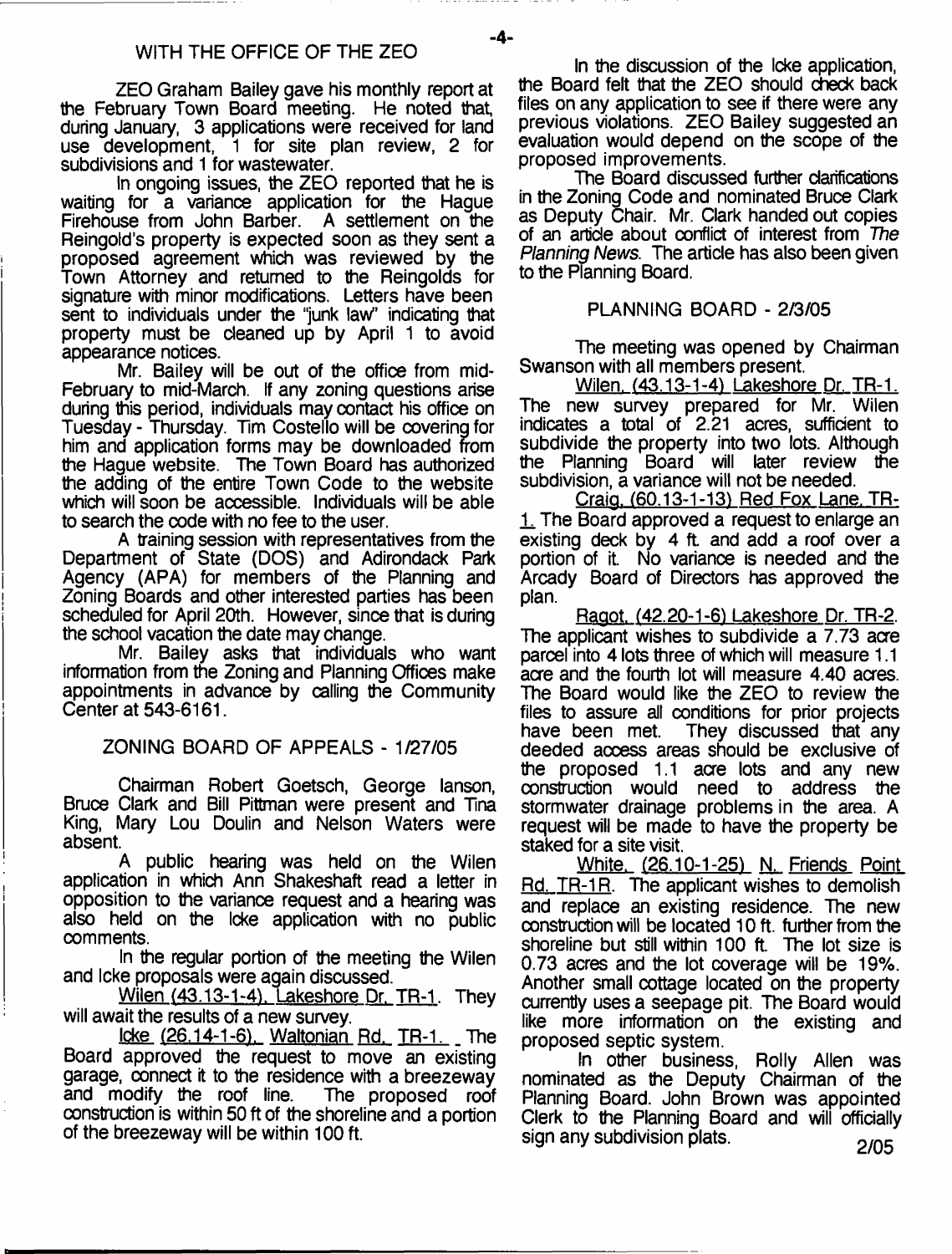$-5-$ 

Councilmen Meola and Megow met with Frank Komoroske, DOT Engineer and Don Smith, Hague Highway Superintendent. Lacking a quorum, it was decided to discuss the issue at hand which was the maintenance of state roads 9N and 8 as per the contract between the DOT and the Town.

It was mentioned that numerous persons have observed that the Bolton Landing side of the mountain is usually free of snow when the Hague side is not. Mr. Komoroske stated that DOT uses two 12-hour shifts while the Town of Hague has one 8-hour shift and DOT strives to exceed its own requirements for maintenance. He felt that given the recent weather conditions that the Town has adequately met the requirements of the contract and has used proportionally the same amount of salt used by the DOT.

In response to a question about signage in the intersection triangle, Mr. Komoroske stated that the because the Town of Hague has a permit to beautify the area it could regulate both size and location of any signs.

#### TOWN BOARD MEETING - 2/8/05

Supervisor Dan Belden and Councilmen Lu Megow and Rudy Meola were in attendance. Councilmen Dick Gladu and Bob Patchett were out of town. A moment of silence was held for David Shattuck and James McGuire.

Committee Reports:

Assessor/Justice - Councilman Meola reported that they are negotiating the renewal of the agreement with Silver Bay Association which, as a property taxexempt organization, gives the Town money in lieu<br>of taxes. The 5 year agreement expired in The 5 year agreement expired in December.

CARE - The Food Pantry is open and well-stocked and eligible residents are encouraged to make use of it For further information call the Community Center (543-6161). Sheryl Bailey is the coordinator assisted by Viola Vassallo.<br>Fire - It was

It was clarified that the Town Highway Department is responsible for plowing out at the Firehouse under the contract between the Fire Dept and the Town. Councilman Meola also wondered when the Town would be receiving a financial statement from the Fire Dept.

Highway - Cathy Clark again inquired about the status of Overbrook Rd West so that it can be plowed by the Town. She related that "private road'' was posted in error when the emergency 911 road signs went up. Councilman Megow made a motion to make Overbrook West a public road and Supervisor Belden seconded it. Councilman Meola asked if the Board can make it a town road or should there be a public hearing or other proper process. The motion was approved.

The Board will look into having a training session next year for members of the Highway Department. Councilman Meola noted that \$47,000 of the \$70,000 budgeted has been expended so far on salt. He also referred to the February 3rd meeting with the state DOH which said that the Town is sufficiently meeting its contract with regard to maintaining the state highways (Routes 9N & 8).

Insurance - Interest from 3 different agencies has been shown in bids (due April 1) on the Town insurance policy.

Museum & Historian - Councilman Meola reported that the Museum Board will review the bylaws at their next meeting and then they will be given to the Town Board for their reaction.

Planning/Zoning/Stormwater - Supervisor Belden reported that he is waiting for a sketch for the sedimentation retention pond in Pine Cove. ZEO Graham Bailey gave his monthly report (see related article "With the Office of the ZEO" p. 4). Councilman Meola has been attending the Zoning and Planning Board meetings and gave the Board a general update on some of the discussions pursuant to the Comprehensive Plan.

Recreation/Promotion - Councilman Meola reported that the Enhancement Committee had a meeting and invited a sculptor to talk about modern sculpture in municipalities. A suggestion has been made to use a piece of sculpture that would fit in with the mountains and the brook on the bridge at the intersection of Route 9N (Lakeshore Dr) and Route 8 (Graphite Mt. Rd.).

Sewer District 1 - Supervisor Belden scooped Bruce Clark's monthly query and reported that the sewer district has paid back \$15,000 to the general fund in partial payment of the \$25,000 loan. The 2005 sewer district bills will be going out in the middle of March. Anyone in the sewer district who has not yet hooked up will get a letter from the Town.

Town Park/Beautification - The Board voted to hire 2 international students to work at the Town<br>Park next summer. The students will come The students will come through the Student Connection program out of Lake George. Any others interested in **summer Jobs** @ \$8.50 per hour at the Hague Park should so indicate before April 15. There are both fulltime and part-time positions available and students must qualify for working papers.

Transfer and Recycling - Councilman Megow reiterated the ability to take yard waste to the Transfer station at a cost of \$25 per yard.

Con't on page 6 - Town Board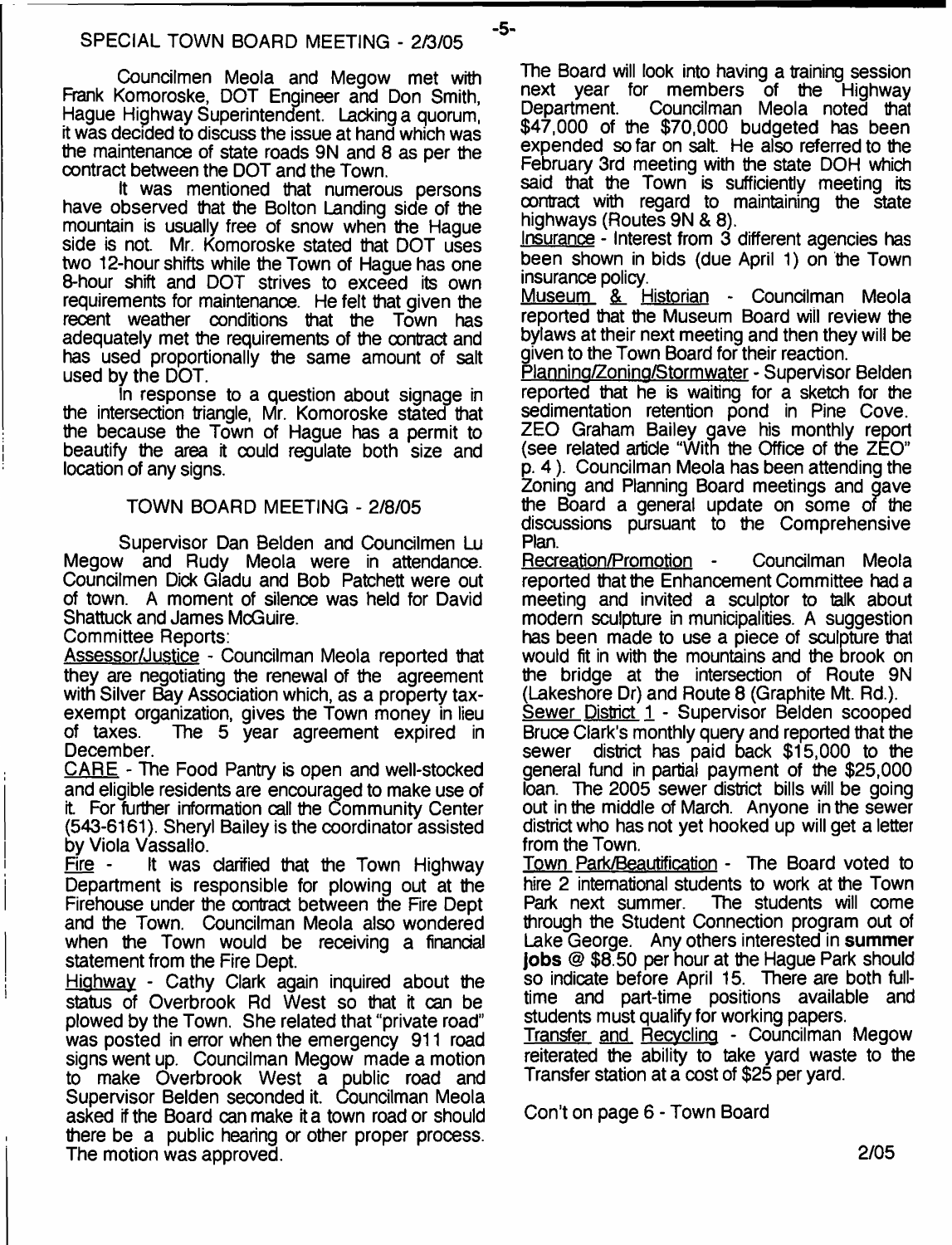## In Unfinished business, the Board:

1. Acknowledged receipt of the complete description from the Senior Citizen's Club on their receipts and expenditures and noted that it was "money well spent."

2. Announced that the state has changed the speed limit from Forest Bay to Rogers Rock Campsite to 45 mph after petition by area residents and request from the Town.

3. Appointed Roily Allen as Deputy Planning Board Chairman and Bruce Clark as Deputy Zoning Board Chairman.

4. Acknowledged receipt of complaints on unsafe road conditions.

## Under New Business.the Board:

1. Discussed possible Town regulation of signs on the bridge and in the triangle in the middle of the hamlet.

2. Approved the attendance at a training session for the Assessor and Secretary on 2/1 & 2/2.

3. Approved the attendance at the Association of Towns meeting for Supervisor Belden, Deputy Supervisor Meola, Town Secretary Diane Trudeau and Town Attorney Dominick Viscardi.

4. Approved Resolution #37 of 2005 in support of a NYS bill on "collateral resource" which deals with pensions for persons who win lawsuits against towns.

5. Proclaimed February 23rd as International Rotary Day. (see related article p. 1)

6. Forwarded a letter requesting a zoning correction for a property on Decker Hill.

#### Supervisor's Report:

Supervisor Belden said that the counties are pushing for the Governor to cap medicaid and medicare.

He also reported having a conversation with David Damin about his property across from the Town park. Mr. Darrin has been approached by outof-town commercial ventures to buy his property but he is still planning to do something with it.

As chairman of the Bicentennial Committee, Supervisor Belden has set February 16th at 6:30 PM as the next meeting which is open to interested parties.



- 6-

Warren County youth ages 8-12 with their parents/guardians or a caring adult are invited to create memories, have fun, leam new skills, and enjoy a positive 4-H experience on March 19, 2005.

The DISCOVER 4-H program will be held from 9:30 AM to 12:00 PM at the Cornell Cooperative Extension Education<br>Center, 377 Schroon River Road, Schroon B Warrensburg, NY.

Youth and adults together will have the opportunity to plant seeds, create a healthy snack and leam the lost art of crocheting. The program is free and all provided participants. \*

## YOUTH PROGRAM BULB SALE

Beginning February 1, 2005 the Warren County 4-H Youth Development Program will be selling a selection of Dutch Mill Bulbs. Every bulb and plant is guaranteed to bloom or you get a free replacement. Any order of three or more items will receive a free set of Quick Action Tablets to help jump start your garden.

All orders will be shipped after April 15 to insure proper planting time for our growing zone. All orders and payments must be received by Tuesday, March 1st.\*

#### AGRICULTURAL FAIR **SCHOLARSHIPS**

The Warren County Youth Fair has<br>announced information about the information<sup>-</sup> scholarships sponsored by the New York State Association of Agricultural Fairs and the New York State Show People's Association.

The scholarships are open to high school and college students who must be active at the Warren County Youth Fair and also pursuing a degree in Agriculture or an agricultural related field. All applicants from County must submit their application through the Warren County Youth Fair no later than Friday April 8, 2005.

\*For further information, registration or brochures about any of the above items contact Cornell Cooperative Extension of Warren County at (518) 623-3291 or 668- 4881 or email [<warren@comell.edu>](mailto:warren@comell.edu).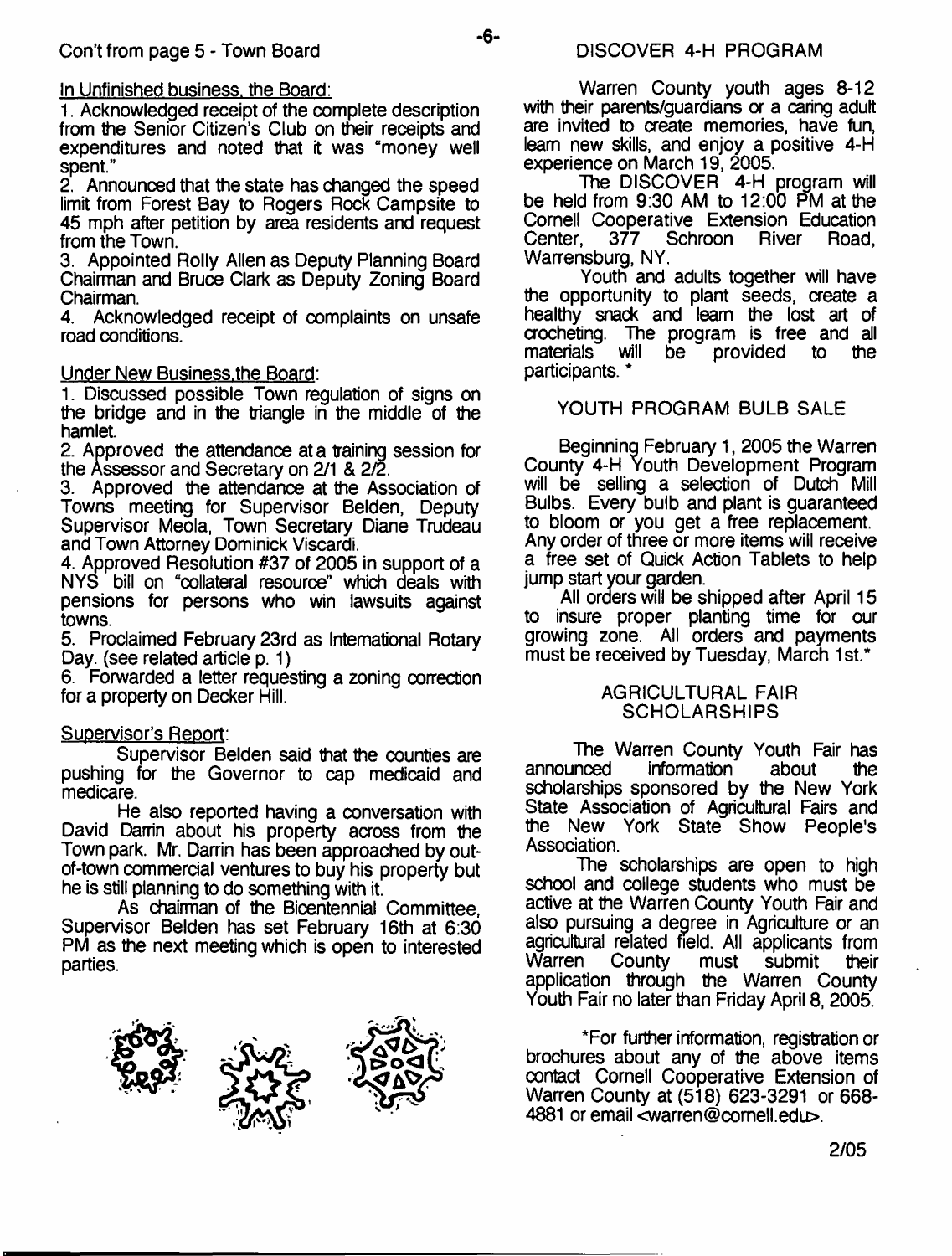# *SOUNDINGS*<sup>~</sup>

BORN: A son, Cameron, to Leigh Anne and Keith Boyd on December 19, 2004 in Kingston, NY. Cameron is the grandson of Marilyn and Dave Barton of Sabbath Day Point and Kingston, NY.

BORN: A girl. Rebecca Mae, to Sean and Amy McFeely, Lake Hughes, CA and Silver Bay on December 29, 2004. Rebecca is the granddaughter of Anne and Bill McFeely and grandniece of Vanetta and Dore Hunter, all of Silver Bay

BORN: A son, Gavin Ramsey Riccardi, to Christina and David Riccardi, Alpharetta, GA on January 25, 2005. Gavin is the grandson of Ann and John Barber, Silver Bay.

BORN: A daughter, Alexia Sage Kuenzel to Darcy and Stefan Kuenzel, Kennebunk, ME on February 5, 2005. Lexi is the granddaughter of Ginger Kuenzel, Arlington, MA and Hague, NY and Andreas Kuenzel, Munich, Germany. She is the great-granddaughter of Dottie Henry, Hague.

ENGAGED: Emily A. Heusser, Clifton Park, NY, daughter of Jeffrey and Joanne Heusser, Lake George, to Anthony W. DeFranco, Clifton Park, son of David and JoAnne DeFranco, Hague.

DIED: David Henry Shattuck, 88, Milford, DE on January 19, 2005. Mr. Shattuck was born in Hague and at one time operated a hardware store in Ticonderoga. He is survived by his wife of 58 years, Peggy Cowan Shattuck. He was one of the charter members of the Hague American Legion.

DIED: Clara Hammell Collins 93, of Tallmadge, Ohio (formerly Bloomfield, NJ) on February 4, 2005 in Summit Villa Care Center. Clara is survived by her husband of 64 years, L. Rodman Collins, son John F. of Tallmadge, his wife Jimelle M., and son Paul H. of Elberon NJ, two grandchildren and three greatgrandchildren. A future Memorial Service and interment in the Memorial Garden at Silver Bay is planned for August 2005.

DIED: James Martin McGuire, 88, Graphite Mt. Rd., Hague, on Feb. 8 at Moses-Ludington Hospital. He is survived by his wife of 58 years, Elizabeth E. (Steitz) McGuire, two daughters, Karen P. Carvale, Trenton, NJ, Wendy Beeman, Ticonderoga, and son Timothy J. McGuire, Panora, Iowa. Also, one brother, seven grandchildren and four great-grandchildren.

DIED: Leonard Corlew, 89, Hague, on Feb. 13 at Moses-Ludington Hospital. He was married for 65 years to Lulu (May) Corlew who predeceased him. He is survived by one brother and two sisters, many nieces and nephews and close friend Mary Lou Doulin.

## -7- TROMBLEY IN WASHINGTON

Drew Trombley, Hague, a junior at Ticonderoga High School and member of the THS National Honor Society, was one of 400 students from across the country selected to travel to Washington, DC to participate in the National Young Leaders Conference sponsored by the Congressional Youth Leadership Council. Drew spent a week in Washington during December and visited quite a few landmarks, monuments and museums while there. He made many new friends from across the country with whom he still keeps in touch via e-mail.

During the Conference the students had the opportunity to discuss current events and issues with top policy makers in Washington, D.C., analyze concepts, and then put them immediately to work through creative decisionmaking simulations . The Congressional Youth<br>Leadership Council offers educational Leadership Council offers educational leadership conferences for an elite group of outstanding young people from across the country and around the world, whose nomination provides them with unmatched enrichment opportunities in a distinguished academic environment.

#### KIWANIS PRESENTATION

At a recent meeting of the Ticonderoga Kiwanis Club, Graham Bailey of Hague, along with the middle school librarian and a trio of Ticonderoga 8th-graders presented the students' entry in Rensselaer Polytechnic Institute's annual Future Cities Competition.

The students were among over 200 participants from 19 schools in the Greater Capital Region and won for the 71 Schools a \$100 prize for the most healthy community of the future presented at the exposition. Their model will be on display at the Middle School during the science fair coming this April.

Kiwanis meetings are held over lunch on Thursdays, at the Ti firehouse during the colder months.

## DEFENSIVE DRIVING COURSES

Hague resident Charlie Antonetti is again instructing the Defensive Driving Courses. He will be running these 6 hour courses at the Hague Wesleyan Church from 6 - 9 pm on the following dates in 2005: Feb. 28 and Mar. 1; Apr. 25 & 26; June 27 & 28; Aug. 29 & 30; Oct. 24 & 25; and Dec. 12 & 13. To enroll and receive a 10% reduction on your automobile insurance, call Charlie at 585-3450.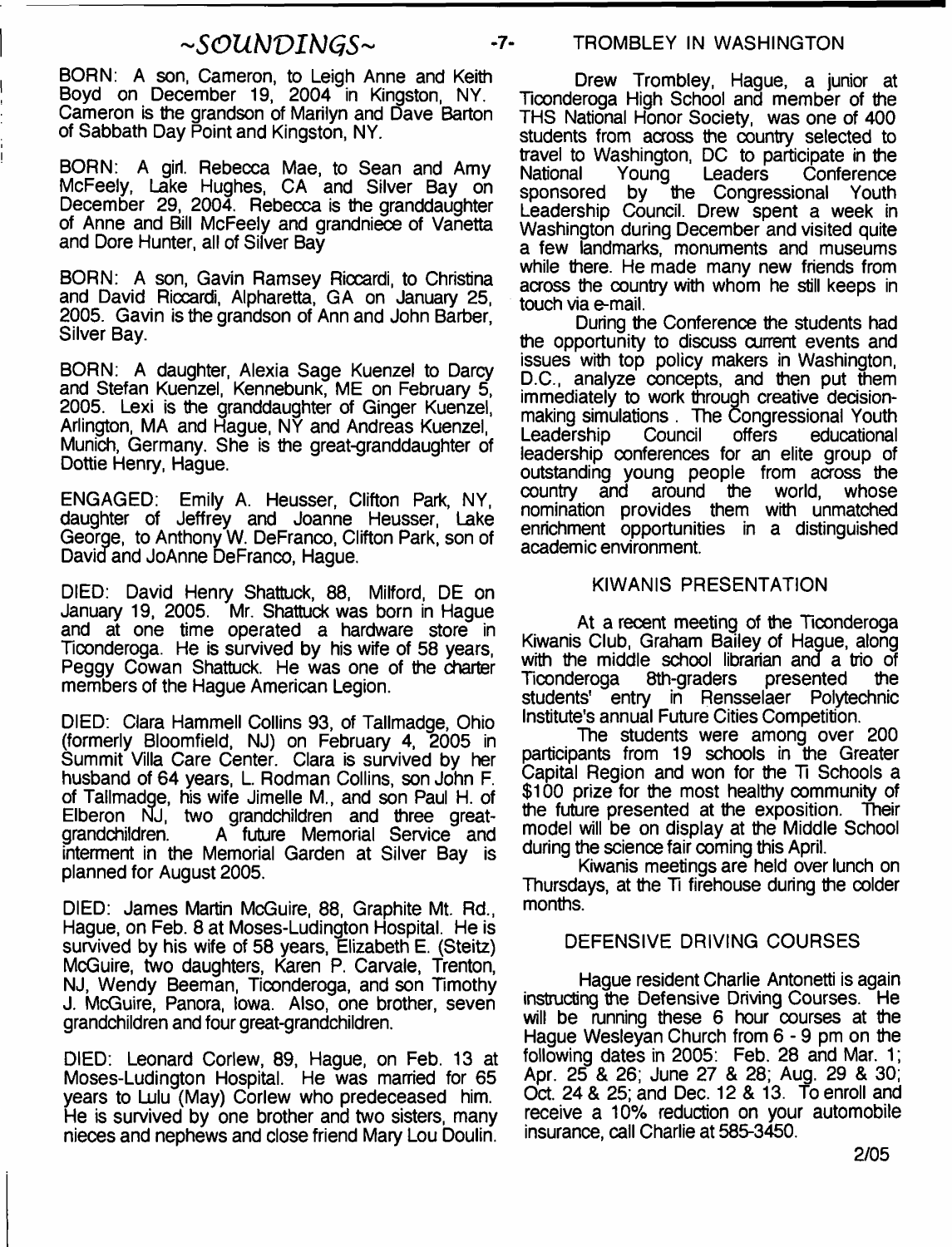Robert C. Keating, a seasonal resident of Hague, is doing an internship with NESA NDU (Near East South Asia Center for Strategic Studies) and (National Defense University) in Washington, DC. His internship is from Jan. 27 - May 15. There are approximately 6-7 internships a year, lasting 2-3 weeks each. This particular 3-week internship is for interaction between 16 countries from the near east and south Asia. There will be more for Bob when these men return to their countries.

In answer to my e-mail questions, Bob offered the following information:

"My reason for sharing this is that students up in my adopted home of Hague will be able to avail themselves of the tremendous opportunity through the Washington Center Internship program here in Washington, DC. Students with a 3.3 GPA or better get the best scholarship awards and truthfully, you need a minimum of 2.75 to even apply. There are internships in every branch of government and at almost any age, the opportunity here is endless. For a younger person who would like to see and experience their government in action, this internship is the ticket to - well - it is your dream!

"The internship is to help with seminars. We take notes and type them up for the doctors and ambassadors who facilitate the smaller meetings which bring about dialog between these countries and representatives of our own government. We also take notes of meetings and the many different speakers from all walks of private and governmental life. We make fliers, keep the guests informed of cultural and social activities available here in DC as well as how to purchase tickets to places on maps and how to get there. We make coffee and clean up after the guests also. The opportunities to leam and network are just unbelievable and any student or school if not informed of the Washington Center should rectify that promptly. The experience and opportunity it offers young men and women is priceless and oould lead to an endless array of careers."

I asked Mr. Keating what prompted him to get interested in this project and he responded: "I wanted to know why the terrorists did what they did the background. I wasn't satisfied with 'they were terrorists and all of them were insane.' It has led me to countless hours of research and papers which led my Professors to suggest I come to Washington through the Washington Center. I followed sound advice and am learning more than I ever dreamed. I will end up coming to DC after I graduate for my master's."

Mr. Keating will be at his home in Hague from approximately May 23 until the middle of August and he would love to help some young people dare to dream. His son will intern in<br>Washington this summer. "It would be my Washington this summer. pleasure to meet with any young men and women and their parents to discuss options and help in any way I can."

There are summer sessions available, winter sessions and fall full semester sessions. He is getting 15 credits for it, 9 in his major.

"Really good news for disabled students you have the best deal of all, **50 full scholarships** available and everything is handicap friendly down here, so go for it!"

if you think you might be interested and would like to know more about the program, go to the website [<www.NDU.edu/NESA>](http://www.NDU.edu/NESA) or email Mr. Keating at [Kato353@sbcglobal.net.](mailto:Kato353@sbcglobal.net) ...djh

## GLENS FALLS SYMPHONY

On Sunday, March 6, 2005 at 4PM in The Performing Arts Center at the Glens Falls High School, the Glens Falls Symphony Orchestra will perform its spring concert Featured will be Kotaro Fukuma, the 1 st prize winner of the 2003 Cleveland International Piano Competition. The program will consist of Dukas' Fanfare from La<br>Peri. Bartok's Piano Concerto No. 2 and Bartok's Piano Concerto No. 2 and Beethoven's Symphony No. 7.



#### CONGRATULATIONS KATIE!

Warmest wishes for a Happy Birthday are extended to Katie Hunter, New Hague Rd, as she celebrates her 98th birthday on February 18, 2005. 2005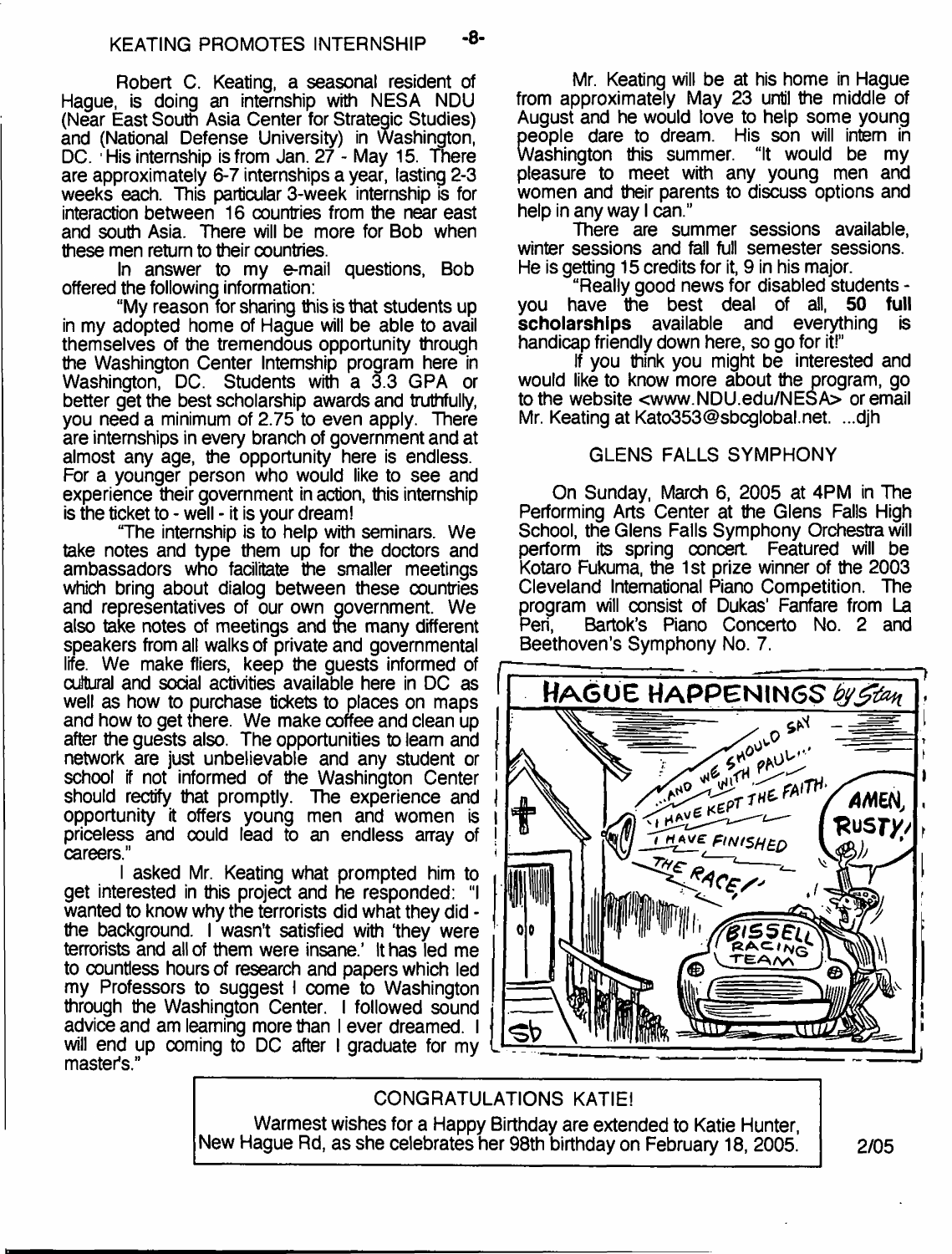## *Nature News*

Nature News by Nancy Wotton Scarzello will be back next month. To read a delightful account of her Fishing Memories see the February 2005 issue of the Lake George Mirror under "A Lake George Almanac" on page 14.

#### ICE EATEN AWAY by Judy Stock

Lakeside property owners with permanent docks have again installed de-icing equipment to keep ice away. In Hague Bay, from Jenkins Point to Island Harbor, there are no less than 30 of these machines.

The most well-known of these de-icing machines is the Powerhouse Ice Eater and any propellor-driven de-icer has come to be known as an And they truly do eat the ice. One advertisement for the Ice Eater states it is "designed to prevent ice from forming ...as well as effectively melting existing ice by breaking the surface with a continuous current of warmer bottom water. (The) propeller draws up warmer subsurface water and deflects it to the surface creating a constant circulation of warmer water that prevents ice formation (and) will melt existing ice." This constant warmer water and the "maximum" thrust" keep any surrounding to "maximum thrust" keep any surrounding completely unstable. Beyond clearing away ice just around the docks, ice-eaters leave a wide swath of open water and destabilize any nearby ice.

This situation may be great for the dock owners but not so pleasant for the people who wish to enjoy the other great season for which Lake George is special. The people who love to walk out on the Lake on a sunny day, or those who want to cross-country ski or snowmobile on an unlimited surface or enjoy the sports of ice-fishing or ice-skating have only limited access to the Lake and face uncertain stability on the ice. I am personally unable to access the Lake safely from my own property due to the erosion of the ice around neighboring docks.

Unfortunately the problem is not new. March of 1990, after falling through the ice weakened by a neighbor's de-icer, Dr. Robert Johnson of Bolton Landing wrote to the Post Star noting that "the ice on Lake George is not as safe as it used to be" and recommended measures to minimize the damage. Also in March 1990 an article in the LG A newsletter noted that the effects of the ice eaters "interfere with access to the lake by lakeside residents, and limit recreational use of the lake in winter. Ice skaters, ice boaters, snowmobilers, and other recreational users must be constantly alert as they venture near shore where ice-eaters are operating. Property owners have a legal responsibility for this potential hazard."

In April of 1990, *The Hague Chronicle* ran £ front page story on the problem written by Bill Dutcher, Pilot Knob. In part the article noted that, ironically, "the increased use of powerful ice eaters causes a lot of unnecessary dock damage " and more soberly that "A couple of people drowned two years ago in a hole allegedly caused by ice eaters...Let's address this growing problem before more loss of life and property occurs! "

Alas, it is 15 years later and the problem is worse. On February 12, 2005, the Glens Falls Post Star ran a front page article headlined "Lake users angry over use of bubblers" and noted that "Two allterrain vehicles went through the ice on Lake George's Dunham's Bay last weekend, and some ice fishermen who use the popular bay to access the lake are blaming devices used to prevent ice from forming around docks nearby in the bay."

Consideration must be given to the balance necessary between protection of docks and the right to safely enjoy our beautiful Lake George in the winter.

#### WAYS TO KEEP WARM IN THE COLD

Clothes protect you from the cold by helping the body hold on to its own heat Dressing warmly means:

• Wearing a hat and a scarf...they'll help keep your hands and feet warm;

• Wearing layers of loose clothing is better than one heavy layer...layered clothing traps warm air around your body.

• Being sure the layer of clothes next to your skin is dry...dampness steals heat;

• Wearing mittens instead of gloves...they are warmer;

• Avoiding tight fitting clothes...too tight a fit can restrict the flow of blood which warms the surfaoe of your body.

Sleeping warmly at night is just as important as dressing warmly during the day. Sleeping warmly means:

• wearing a warm nightgown or pajamas;

• wearing a nightcap and socks to bed;

• putting extra blankets, comforters, or quilts on your bed;

Eat Well. Food provides the energy our body needs to keep warm. Eating well means:

•getting enough to eat;

•eating the right foods to keep yourself strong and healthy.

By following these simple suggestions, YOU CAN STAY WARM IN THE COLD.